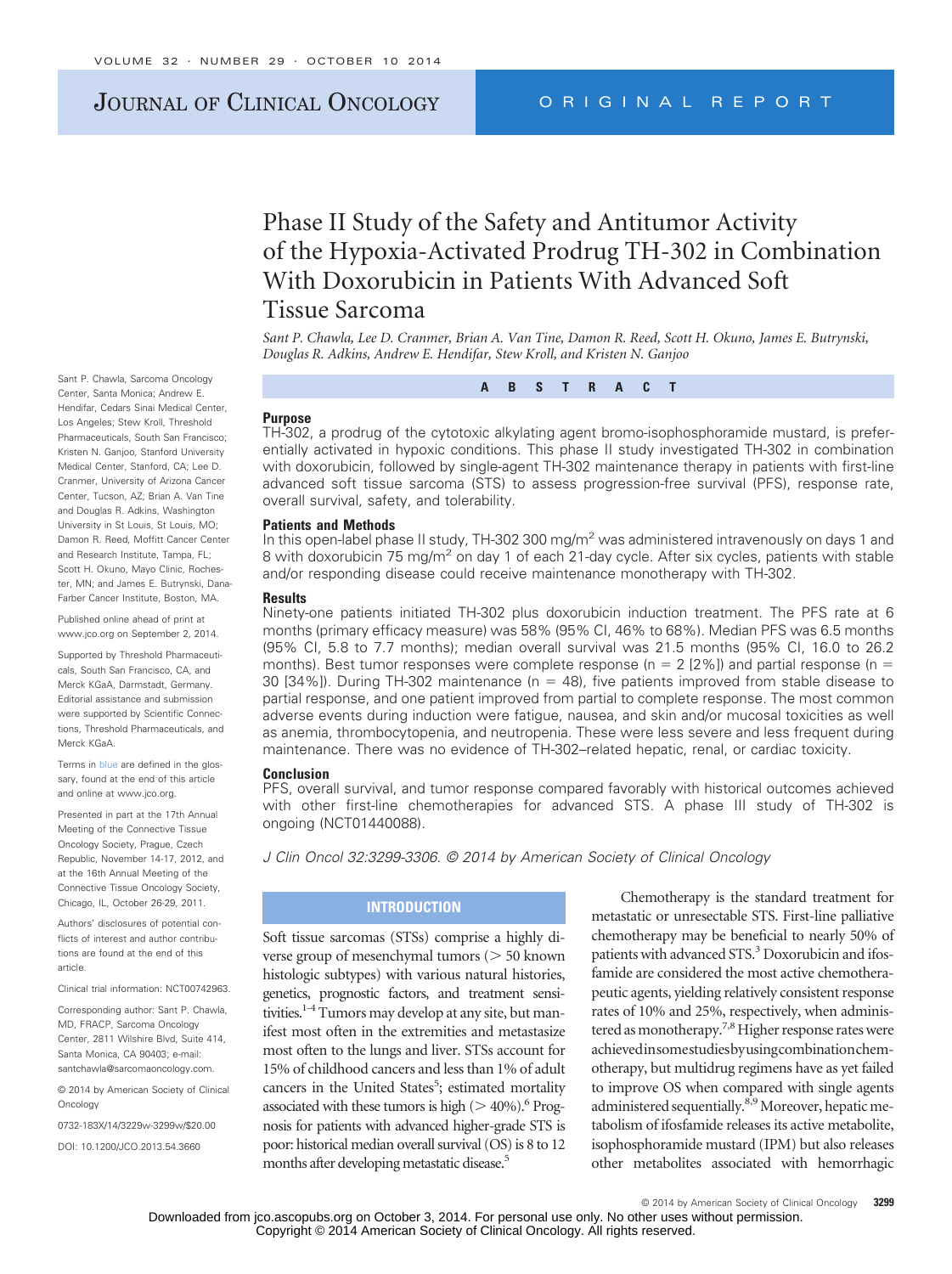cystitis, nephrotoxicity, and central neurotoxicity, which can be severe and occasionally fatal. Ifosfamide administration is also complicated because it requires administration of mesna to prevent hemorrhagic cystitis.10

Tumors often consist of large areas of highly hypoxic microenvironments that are associated with a poor prognosis and increased resistance to chemotherapy and radiotherapy.11-15 In human STS, tumor hypoxia is prominent<sup>15-17</sup> and is associated with shorter survival.18Doxorubicin may not adequately penetrate hypoxic regions of solid tumors.<sup>19</sup> We hypothesize that tumor hypoxia may be a meaningful therapeutic target in patients with STS.

TH-302 (Threshold Pharmaceuticals, South San Francisco, CA, and Merck, Darmstatdt, Germany) is a hypoxia-activated nitroimidazole prodrug of the cytotoxic alkylating agent bromoisophosphoramide mustard (Br-IPM). TH-302 is reduced at its nitroimidazole site by intracellular reductases and, under hypoxic conditions, it releases Br-IPM, the active metabolite. Br-IPM acts as a DNA cross-linking agent, rendering cells unable to replicate and divide. Findings from preclinical studies have also demonstrated a bystander effect of TH-302, which is likely associated with diffusion of the active moiety to adjacent normoxic regions of the tumor and possibly provides additional antitumor activity.20

Because TH-302 is preferentially activated in hypoxic tissues and does not have the same toxic metabolites (eg, acrolein and chloroacetaldehyde) as ifosfamide following hepatic metabolism, TH-302 should hypothetically display fewer hematologic, renal, bladder, and CNS toxicities than ifosfamide. This hypothesis could be supported by the specific reversible skin and mucosal toxicities found to be dose limiting in a phase I study of TH-302.<sup>21</sup>

A phase I/II trial of TH-302 in combination with doxorubicin in patients with advanced STS was conducted. The maximum-tolerated dose (MTD) of TH-302 was established at 300 mg/m<sup>2</sup> when combined with full-dose doxorubicin ( $75 \text{ mg/m}^2$ ) and prophylactic growth factor support (granulocyte colony-stimulating factor).<sup>22</sup> Here, we present the results for the phase II trial of the combination therapy in first-line treatment of patients with advanced STS dosed at the MTD.

## **PATIENTS AND METHODS**

#### *Study Population*

Patients (age  $\geq$  18 years) had locally advanced unresectable or metastatic, intermediate- or high-grade STS for which no standard curative therapy was available and for which single-agent doxorubicin was considered appropriate treatment. No central pathology review was conducted. Patients had an Eastern Cooperative Oncology Group performance status (ECOG PS) of 0 or 1; at least one target lesion evaluable by RECIST  $1.0^{23}$ ; and adequate hepatic, renal, hematologic, and cardiac function. Patients who had received prior systemic therapy other than neoadjuvant or adjuvant therapy were excluded. Complete criteria are available in Ganjoo et  $al<sup>22</sup>$  and the Appendix (online only). The study protocol was approved by the institutional review board for each study site, and all patients provided written informed consent for their participation.

#### *Study Design*

The primary objective of the single-arm, multicenter phase II segment of this open-label study was to perform a preliminary assessment of the efficacy of TH-302, administered at the MTD (300 mg/m<sup>2</sup>) established in the phase I segment, when combined with doxorubicin in patients with advanced STS. The study population included all patients enrolled and treated in the phase II (dose expansion) segment, as well as six patients

treated at the MTD in the phase I dose-escalation segment who met the dose expansion eligibility criteria. No stopping rules were incorporated. The primary efficacy outcome measure was progression-free survival (PFS) rate at 6 months, in accordance with the suggestion of Van Glabbeke et al<sup>24</sup> for phase II trials in STS. Six-month PFS rates between 30% and 56% have been reported for first-line chemotherapy, depending on STS histologic subtype.<sup>24</sup> RECIST response rates of 10% to 25% have also been reported in first-line chemotherapy. These rates were used as a standard to assess the observed efficacy. A posteriori, the sample size enabled the PFS rate at 6 months to be estimated with an SE of 5%.

TH-302 was administered by intravenous infusion over 30 minutes on days 1 and 8 of a 21-day cycle. The dose of doxorubicin was fixed at 75 mg/m<sup>2</sup> (56 mg/m<sup>2</sup> if bilirubin was higher than the upper limit of normal but  $\leq 1.5\times$ upper limit of normal) and was administered by bolus injection on day 1 of a 21-day cycle for up to six cycles (maximum cumulative dose,  $450 \text{ mg/m}^2$ ). Dexrazoxane (Zinecard; Pharmacia and Upjohn, New York, NY) was permitted at the discretion of the treating physician and usedin onlyfour patients. On days when both TH-302 and doxorubicin were administered, doxorubicin was injected 2 hours after completion of the TH-302 infusion. The Appendix contains information on dose modifications followed for hematologic, liver, and renal toxicities regardless of causality and for any other toxicity that was not clearly related to disease progression, intercurrent illness, concomitant medications, or other nondrug intervention (Appendix Tables A1-A3, online only). Prophylactic growth factor support (filgrastim or pegfilgrastim) was given from day 8 or 9 of cycles but could be discontinued at the investigator's discretion if neutropenia was minimal after the first two cycles. Prophylaxis against nausea and vomiting was implemented by using a regimen intended for moderately emetogenic chemotherapy. After six cycles, patients who had stable disease (SD) or responding disease after completing the combination therapy could continue on TH-302 monotherapy (maintenance) on days 1 and 8 of a 21-day cycle until disease progression or discontinuation for another reason.

## *Assessments and Outcome Measures*

No patient was replaced, and analyses include all patients with available data. Tumor response was evaluated by the clinical site radiologist and medical oncologist after every even cycle using RECIST 1.0. SD required a minimum duration of 6 weeks. Survival follow-up continued for as long as 36 months. Efficacy outcome measures were PFS, best response, and confirmed response (requiring subsequent assessment at least 4 weeks after initial assessment of response) rates, duration of response, OS, and ECOG PS. PFS and OS end points, including rates at points in time, medians, and survival curves, were estimated by using the Kaplan-Meier method and associated 95% CIs. PFS included all deaths occurring within 9 weeks of the last tumor response assessment and all deaths occurring within 6 months of treatment initiation if not preceded by documented disease progression. Univariable and multivariable models were performed to compare PFS and OS across subgroups. The logrank test was used to compare subgroups in the univariable models, and a stepwise Cox regression model was used for the multivariable analyses. The following covariates were analyzed: sex (male, female), age ( $\geq 60$  years,  $\leq 60$ years), ECOG PS (0, 1), metastatic disease (yes, no), time from initial diagnosis  $( \leq 1$  year,  $> 1$  year), time from advanced/metastatic disease ( $\leq 3$  months,  $> 3$ months), sites of disease ( $\leq$  four,  $>$  four), leiomyosarcoma (yes, no), liposarcoma (yes, no), unclassified and/or malignant fibrous histiocytoma (MFH; yes, no), site of primary (extremity, other), maximum tumor diameter ( $\leq 5$ cm,  $>$  5 cm), prior radiotherapy (yes, no), albumin ( $<$  3.5 g/dL,  $\geq$  3.5 g/dL), and hemoglobin ( $\leq 12$  g/dL,  $\geq 12$  g/dL). For the Cox model, the significant level to enter the model was 0.15, and the level to stay was 0.05; sex and age were fixed factors.

Clinical laboratory test results collected weekly, vital signs collected on dosing days, weight, and adverse events (AEs) were used to assess safety and/or tolerability and were summarized by using descriptive statistics. Severity of AEs or clinically significant laboratory test results were graded by using the Common Terminology Criteria for Adverse Events version 3.0.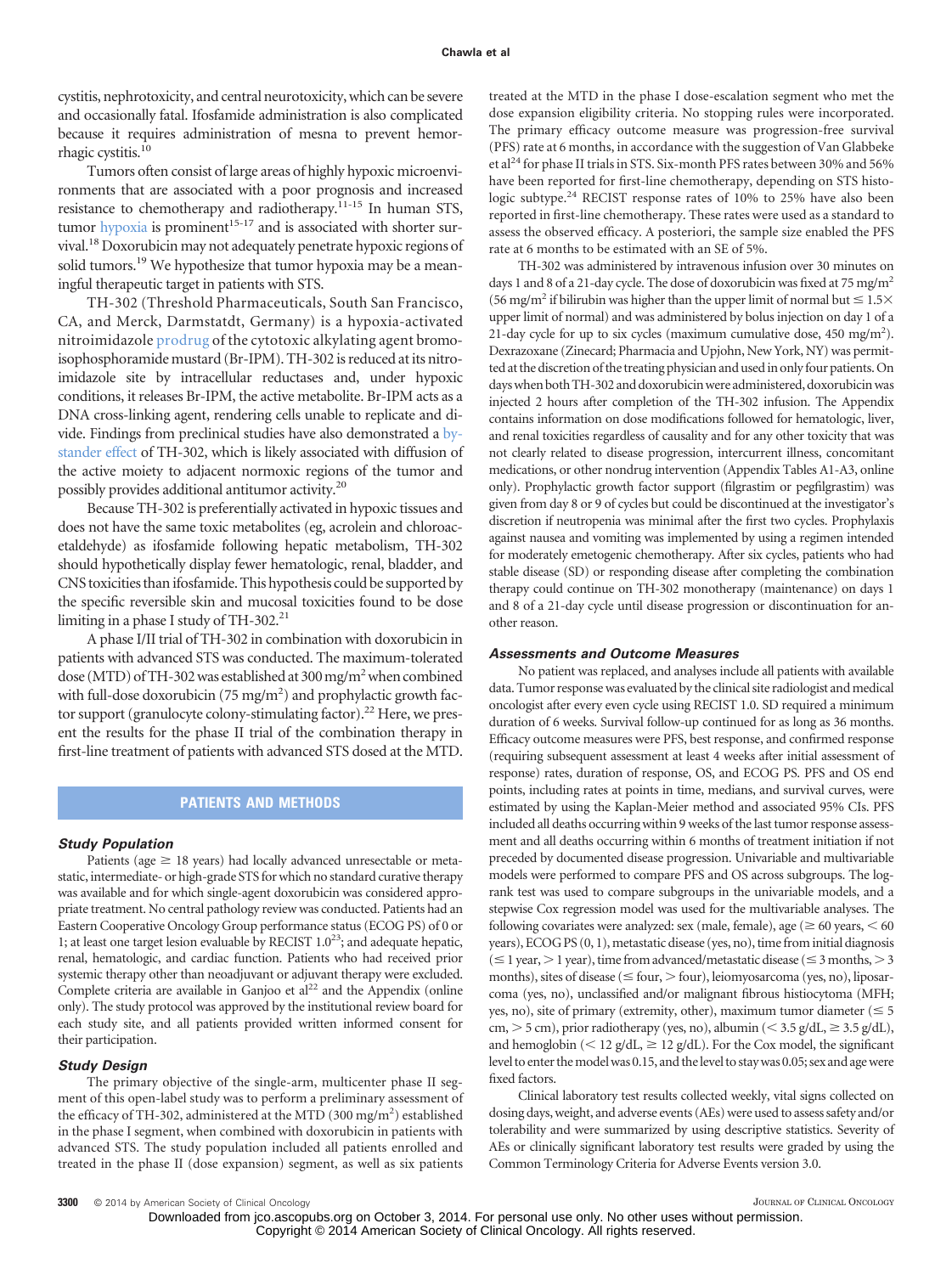# **RESULTS**

Between August 2009 and June 2011, 91 patients received induction therapy with doxorubicin combined with the MTD of TH-302. Of these 91, 59 patients (65%) received six cycles of combination therapy, and 48 patients (53%) later received maintenance therapy with TH-302 alone. Baseline demographic and disease characteristics of the patients are summarized in Table 1. Of the 91 patients, 34 (37%) were age 60 years or older. The most common histopathologic diagnoses were leiomyosarcoma (31%), unclassified sarcoma and/or MFH (31%), and liposarcoma (21%). Most patients (82% on induction; 88% on maintenance) had distant metastases, particularly to the lung (69% on induction; 71% on maintenance). Approximately one fifth of patients had liver metastases (18% on induction; 21% on maintenance), including 9% with both liver and lung metastases. The median maximum tumor diameter was 6.1 cm, and 57% of patients had a target lesion larger than 5 cm in diameter.

Median drug exposure was seven cycles (range, one to 36 cycles). Median follow-up period was 19.4 months (range, 1.0 to 37.7 months). The 48 patients who continued on TH-302 maintenance had a median of 10 total cycles of TH-302 (range, seven to 36 cycles). Overall, 34% of patients had a dose delay and 41% had a dose modification, but this did not affect the overall dose intensity. Median dose intensity for induction therapy was 92% for TH-302 and 94% for doxorubicin.

|                                              | All Patients<br>$(N = 91)$ |      | Maintenance<br>Patients<br>$(n = 48)$ |                |
|----------------------------------------------|----------------------------|------|---------------------------------------|----------------|
| Characteristic                               | No.                        | $\%$ | No.                                   | %              |
| Female sex                                   | 53                         | 58   | 25                                    | 52             |
| Age, years                                   |                            |      |                                       |                |
| Median                                       | 57                         |      |                                       | 57             |
| Range                                        | 23-78                      |      | 28-78                                 |                |
| <b>ECOG PS</b>                               |                            |      |                                       |                |
| $\Omega$                                     | 39                         | 43   | 21                                    | 44             |
| 1                                            | 52                         | 57   | 27                                    | 56             |
| Prior adjuvant and/or neoadjuvant<br>therapy | 15                         | 16   | 10                                    | 21             |
| Sarcoma histology subtype                    |                            |      |                                       |                |
| Leiomyosarcoma                               | 28                         | 31   | 13                                    | 27             |
| Unclassified and/or MFH                      | 28                         | 31   | 17                                    | 35             |
| Liposarcoma                                  | 19                         | 21   | 8                                     | 17             |
| Angiosarcoma                                 | 3                          | 3    | 3                                     | 6              |
| Fibrosarcoma                                 | 3                          | 3    | $\overline{2}$                        | $\overline{4}$ |
| Synovial sarcoma                             | 3                          | 3    | $\overline{2}$                        | $\overline{4}$ |
| Other subtype                                | $7*$                       | 8    | 3 <sup>†</sup>                        | 6              |
| Disease status                               |                            |      |                                       |                |
| Locally advanced, unresectable               | 16                         | 18   | 6                                     | 12             |
| Distant metastases                           | 75                         | 82   | 42                                    | 88             |
| Site of metastatic disease                   |                            |      |                                       |                |
| Lung                                         | 63                         | 69   | 34                                    | 71             |
| Liver                                        | 16                         | 18   | 10                                    | 21             |

Abbreviations: ECOG PS, Eastern Cooperative Oncology Group performance status; MFH, malignant fibrous histiocytoma.

\*Other: chondrosarcoma ( $n = 4$ ), chordoma ( $n = 1$ ), pleomorphic rhabdomyosarcoma ( $n = 1$ ), and endometrial stromal cell sarcoma ( $n = 1$ ).  $\uparrow$ Other: chondrosarcoma (n = 3).

#### *Efficacy*

Six-month PFS (primary efficacy measure) was 58% (95% CI, 46% to 68%), and 3-month PFS was 83% (95% CI, 74% to 89%). Median PFS was 6.5 months (95% CI, 5.8 to 7.7 months). The Kaplan-Meier curve for PFS is presented in Figure 1A. Median PFS after initiating maintenance  $(n = 48)$  was 3.7 months (95% CI, 2.4 to 5.5)



**Fig 1.** Kaplan-Meier plots of (A) progression-free survival on study ( $N = 91$ ), (B) progression-free survival after initiating maintenance therapy (n = 48), and (C) overall survival on study ( $N = 91$ ).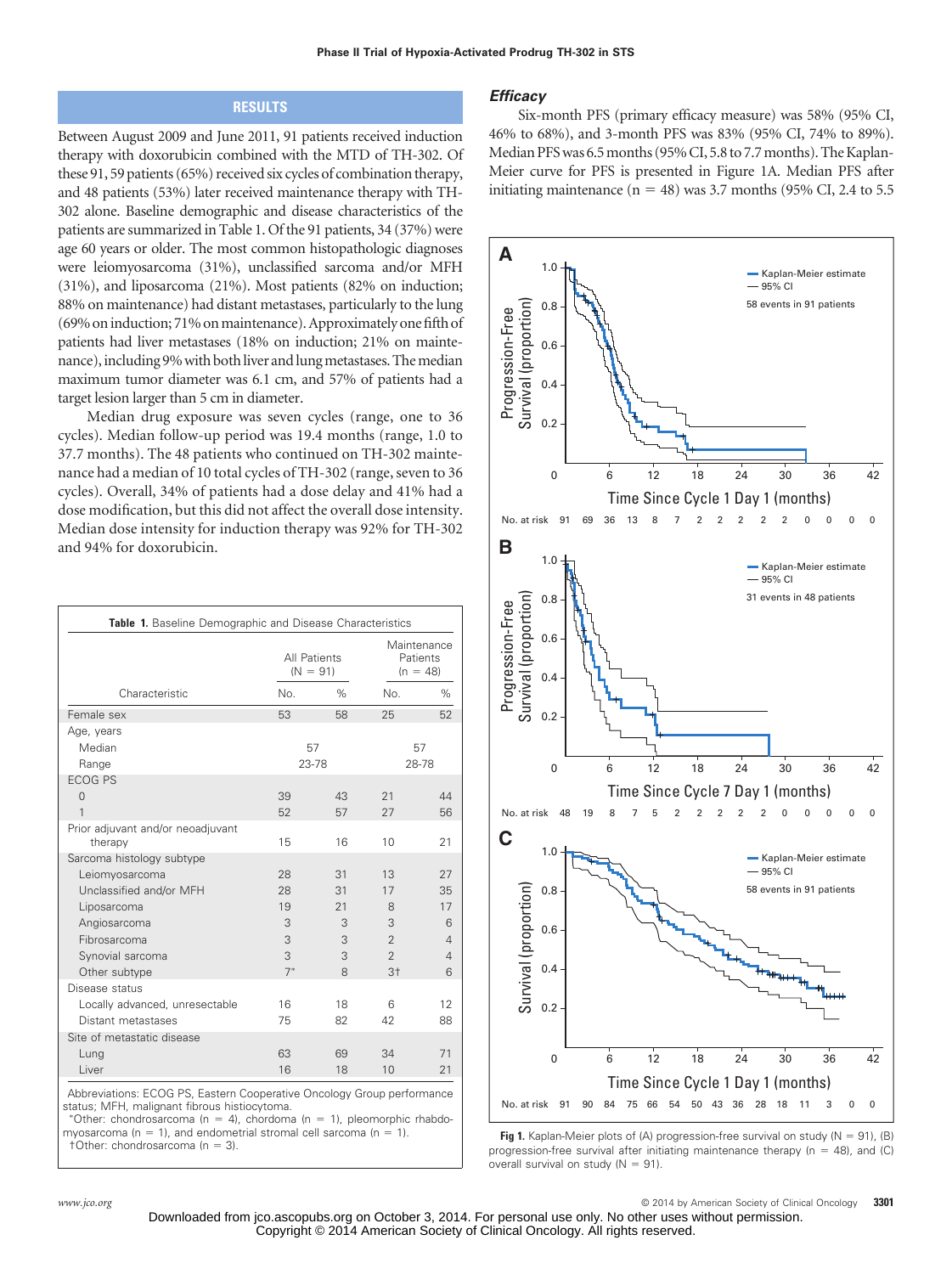|                                |                 |    | 6-Month<br>PFS Rate |        | Median PFS  |    | <b>Best Response</b><br>Rate (PR or CR) |        | Median OS    |
|--------------------------------|-----------------|----|---------------------|--------|-------------|----|-----------------------------------------|--------|--------------|
| Characteristic                 | No. of Patients | %  | 95% CI              | Months | 95% CI      | %  | 95% CI                                  | Months | 95% CI       |
| Total                          | 91              | 58 | 46 to 68            | 6.5    | 5.8 to 7.7  | 36 | 26 to 47                                | 21.5   | 16.0 to 26.2 |
| Sex                            |                 |    |                     |        |             |    |                                         |        |              |
| Male                           | 38              | 60 | 42 to 74            | 6.6    | 5.8 to 8.7  | 35 | 20 to 53                                | 21.5   | 12.7 to 29.1 |
| Female                         | 53              | 57 | 40 to 70            | 6.5    | 5.3 to 7.8  | 37 | 24 to 51                                | 20.4   | 15.1 to 31.9 |
| Age, years                     |                 |    |                     |        |             |    |                                         |        |              |
| < 60                           | 57              | 52 | 37 to 66            | 6.2    | 5.3 to 7.4  | 30 | 19 to 44                                | 19.5   | 12.7 to 27.6 |
| $\geq 60$                      | 34              | 66 | 47 to 80            | 6.7    | 5.0 to 9.4  | 45 | 28 to 64                                | 21.5   | 16.0 to 32.9 |
| <b>ECOG PS</b>                 |                 |    |                     |        |             |    |                                         |        |              |
| $\mathbf 0$                    | 39              | 61 | 43 to 75            | 7.1    | 5.3 to 8.7  | 39 | 24 to 57                                | 26.2   | 14.1 to 32.9 |
|                                | 52              | 56 | 39 to 70            | 6.5    | 5.6 to 7.8  | 33 | 21 to 48                                | 18.3   | 14.0 to 24.9 |
| Sarcoma subtype                |                 |    |                     |        |             |    |                                         |        |              |
| Leiomyosarcoma                 | 28              | 65 | 43 to 80            | 6.9    | 5.8 to 7.8  | 46 | 28 to 66                                | 31.9   | 20.4 to NR   |
| Unclassified and/or MFH        | 28              | 51 | 31 to 68            | 6.6    | 5.3 to 8.1  | 41 | 22 to 61                                | 14.8   | 9.2 to 20.3  |
| Liposarcoma                    | 19              | 47 | 20 to 70            | 4.4    | $2.6$ to NR | 22 | 6 to 48                                 | 32.9   | 9.8 to NR    |
| Other*                         | 16              | 75 | 40 to 91            | 6.3    | 5.3 to 8.8  | 25 | 7 to 52                                 | 18.2   | 12.7 to 27.6 |
| Disease extent                 |                 |    |                     |        |             |    |                                         |        |              |
| Locally advanced, unresectable | 16              | 55 | 17 to 82            | 6.2    | 5.4 to 32.9 | 13 | 2 to 38                                 | 32.9   | 22.2 to NR   |
| Distant metastases             | 75              | 59 | 46 to 70            | 6.6    | 5.8 to 7.8  | 41 | 30 to 53                                | 18.3   | 14.0 to 24.2 |
| Largest tumor diameter, cm     |                 |    |                     |        |             |    |                                         |        |              |
| $\leq 5$                       | 39              | 60 | 43 to 74            | 6.6    | 5.3 to 8.6  | 49 | 32 to 65                                | 27.6   | 20.3 to NR   |
| > 5                            | 52              | 57 | 39 to 71            | 6.4    | 5.4 to 7.8  | 26 | 15 to 40                                | 14.1   | 10.4 to 22.2 |
| No. of disease sites           |                 |    |                     |        |             |    |                                         |        |              |
| $\leq 4$                       | 40              | 70 | 51 to 83            | 7.4    | 6.2 to 8.8  | 35 | 21 to 52                                | 29.1   | 18.9 to NR   |
| >4                             | 51              | 50 | 34 to 64            | 5.9    | 4.6 to 7.1  | 37 | 23 to 52                                | 18.2   | 12.5 to 22.2 |

Abbreviations: CR, complete response; ECOG PS, Eastern Cooperative Oncology Group performance status; MFH, malignant fibrous histiocytoma; NR, not reached; OS, overall survival; PFS, progression-free survival; PR, partial response.

"Other: angiosarcoma (n = 3), fibrosarcoma (n = 3), synovial sarcoma (n = 3), chondrosarcoma (n = 4), chordoma (n = 1), pleomorphic rhabdomyosarcoma (n = 1), and endometrial stromal cell sarcoma ( $n = 1$ ).

months), as presented in Figure 1B. There were no significant differences in PFS among subgroups based on univariable (Table 2) or multivariable analyses. For example, the 6-month PFS rates were 65% for leiomyosarcoma, 51% for unclassified and/or MFH, 47% for liposarcoma, and 75% for other subtypes.

Overall, there were two complete responses (CRs) and 30 partial responses (PRs), for an overall response rate of 36%, and confirmed responses were reported for 27 patients (30%). For the 32 patients whose best response was a PR or a CR, the median duration of response was 5.3 months (95% CI, 3.5 to 6.7 months) and ranged from 1.2 to 15.3 months. Forty-four patients (49%) had SD for at least 6 weeks. Response rates were similar across subgroups, except in patients with locally advanced unresectable tumors who had a 13% response rate ( $n = 16$ ) compared with 41% in patients with distant metastases ( $n = 75$ ; Table 2). The two CRs were reported in patients with angiosarcoma and unclassified undifferentiated sarcoma. Both patients progressed at the next visit at a new disease site. Among the 48 patients who received TH-302 maintenance therapy, the overall response rate was 44% after the combination therapy induction, increasing to 54% after maintenance (ie, including both induction and maintenance). During maintenance, five patients with SD during induction converted to a PR, and one patient with a PR during induction converted to a CR.

Figure 1C provides the Kaplan-Meier curve for OS. Median OS was 21.5 months (95% CI, 16.0 to 26.2 months). One- and 2-year survival rates were 73% (95% CI, 63% to 81%) and 44% (95% CI, 33% to 54%), respectively. In multivariable analyses, patients with leiomyosarcoma, higher levels of serum albumin, locally advanced disease, and fewer sites of disease had significantly longer survival.

Figure 2 presents the case of a 65-year-old woman with metastatic uterine leiomyosarcoma. She presented with large peritoneal metastases (including a 28-cm mass) with ascites. Comparison of computed tomography scans at baseline and at the end of four cycles of doxorubicin plus TH-302 showed resolution of ascites and a more than 40% decrease in the sum of longest diameters. Further reduction allowed complete resection.

## *Safety*

Hematologic toxicity is summarized by grade (Table 3). Grade 3 or 4 neutropenia occurred in 28 patients (31%). Febrile neutropenia was rare, occurring in seven patients (8%), with no study discontinuations. Two cases of sepsis were reported with one case associated with grade 4 neutropenia. Grade 3 or 4 thrombocytopenia occurred in 29 patients (32%). Nine patients (10%) received at least one platelet transfusion. There were no thrombocytopenic-associated bleeding events and/or associated discontinuations. However, seven patients discontinued 4.4 to 6.5 months after initiating therapy when platelets did not recover to above  $100,000/\mu$ L by the time requirement for initiating a dosing cycle. Grade 3 or 4 anemia occurred in 33 patients (36%). Seventeen patients (19%) received growth factors for anemia and no patients discontinued as a result of anemia. Grade 3 or 4 hematologic toxicity was seen primarily during induction.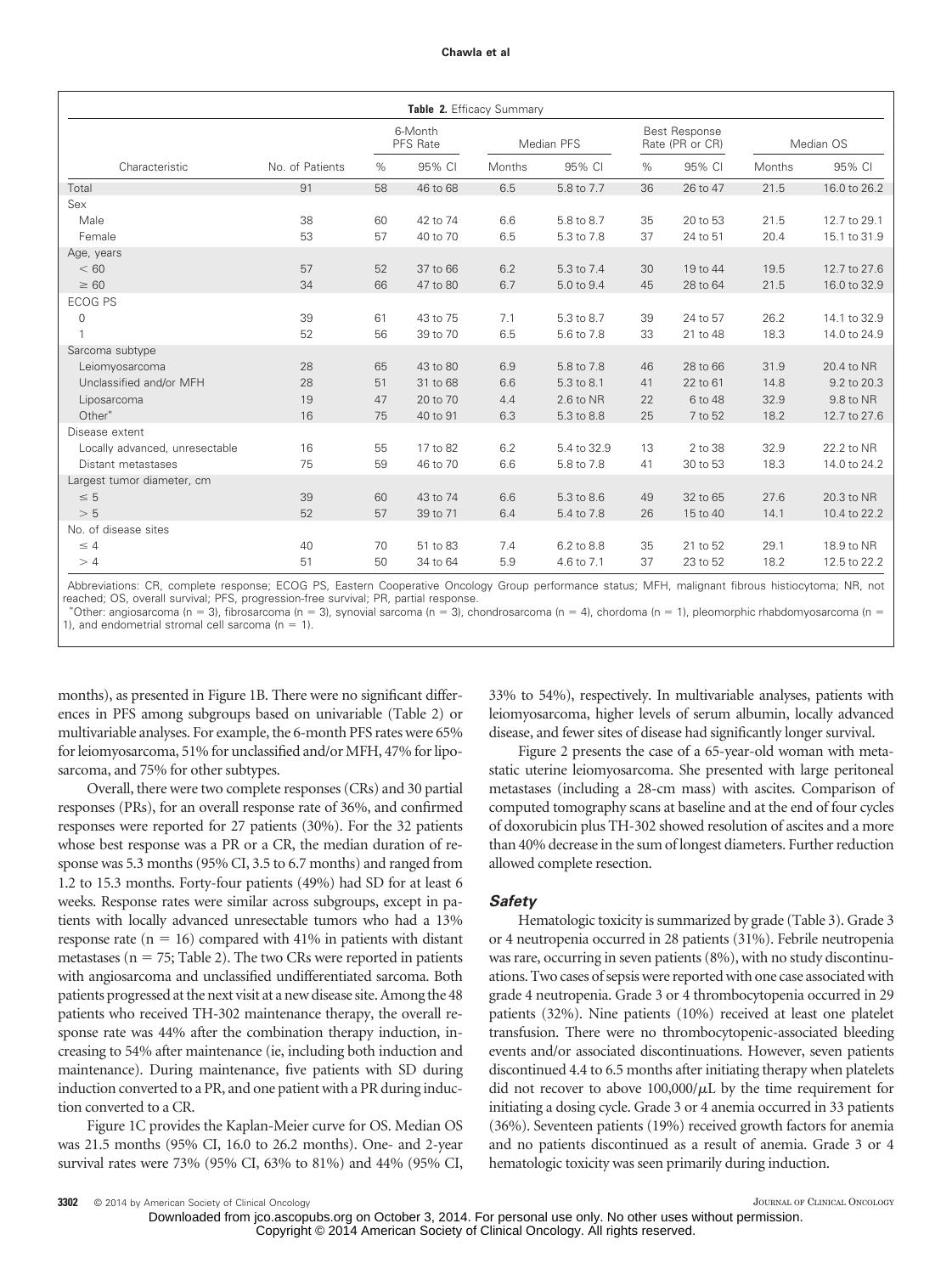

**Fig 2.** Case study of patient with metastatic uterine leiomyosarcoma exhibiting partial response to treatment with doxorubicin plus TH-302. Comparison of computed tomography (CT) scans at baseline and at the end of four cycles of doxorubicin plus TH-302. Images provided courtesy of Fritz Eilber, MD, University of California at Los Angeles.

Nonhematologic AEs are summarized in Table 4. Two AEs (subdural hemorrhage and postprocedural hemorrhage) were fatal. A total of 37 patients (41%) experienced 61 serious AEs (SAEs) regardless of relationship to study drug, primarily for hospitalization or prolongation of hospitalization. SAEs occurring in at least three patients were febrile neutropenia (7%), abdominal pain (4%), and fever (3%). Twenty-one SAEs (34% of all reported SAEs) in 17 patients were considered treatment related, including febrile neutropenia (6%) and fever (3%).

The most common nonhematologic AEs initiating in TH-302 maintenance, regardless of relationship to study drug, were pain in extremities (25%), skin rash (21%), diarrhea (21%), fatigue (17%), constipation (17%), and stomatitis (17%). Five patients had a grade 3 AE assessed by the clinical investigator as at least possibly related to

| Toxicity or       |              | All Patients<br>$(N = 91)$ | After Initiating TH-<br>302 Maintenance<br>$(n = 48)$ |                     |  |
|-------------------|--------------|----------------------------|-------------------------------------------------------|---------------------|--|
| Severity Grade    | No.          | $\%$                       | No.                                                   | %                   |  |
| Hemoglobin        | 91           | 100                        | 47                                                    | 97.9                |  |
| 1                 | 15           | 16.5                       | 30                                                    | 62.5                |  |
| $\overline{2}$    | 43           | 47.3                       | 14                                                    | 29.2                |  |
| 3                 | 32           | 35.2                       | $\overline{2}$                                        | 4.2                 |  |
| $\overline{4}$    | $\mathbf{1}$ | 1.1                        | 1                                                     | 2.1                 |  |
| Platelets         | 72           | 79.1                       | 24                                                    | 50.0                |  |
| 1                 | 26           | 28.6                       | 19                                                    | 39.6                |  |
| $\overline{2}$    | 17           | 18.7                       | 4                                                     | 8.3                 |  |
| 3                 | 17           | 18.7                       | 1                                                     | 2.1                 |  |
| $\overline{4}$    | 12           | 13.2                       | 0                                                     | 0                   |  |
| Neutrophils       | 47           | 52.6                       | 16                                                    | 33.3                |  |
| 1                 | 11           | 12.1                       | 8                                                     | 16.7                |  |
| $\overline{2}$    | 8            | 8.8                        | 7                                                     | 14.6                |  |
| 3                 | 7            | 7.7                        | 1                                                     | 2.1                 |  |
| $\overline{4}$    | 21           | 23.1                       | $\Omega$                                              | $\Omega$            |  |
| White blood cells | 75           | 82.4                       | 22                                                    | 45.8                |  |
| 1                 | 17           | 18.7                       | 12                                                    | 25.0                |  |
| $\overline{2}$    | 23           | 25.3                       | 10                                                    | 20.8                |  |
| 3                 | 19           | 20.9                       | $\Omega$                                              | $\mathbf 0$         |  |
| $\overline{4}$    | 16           | 17.6                       | 0                                                     | $\Omega$            |  |
| Lymphocytes       | 62           | 68.1                       | 24                                                    | 50.0                |  |
| 1                 | 7            | 7.7                        | 6                                                     | 12.5                |  |
| $\overline{2}$    | 13           | 14.3                       | 11                                                    | 22.9                |  |
| 3                 | 34           | 37.4                       | 7                                                     | 14.6                |  |
| $\overline{4}$    | 8            | 8.8                        | $\overline{0}$                                        | $\mathsf{O}\xspace$ |  |

TH-302 after initiating maintenance: pruritus and urticaria (two patients), plantar erythema (one), hypoalbuminemia (one), and hypokalemia (one). There were single reports of grade 3 to 4 thrombocytopenia and neutropenia and no reports of grade 3 to 4 leukopenia. One patient was reported with bone marrow hypoplasia after 25 cycles.

No study drug–related deaths occurred during induction or maintenance therapy. There was no evidence of hepatic, renal, or cardiac toxicity related to TH-302 and no other consistent pattern of nonhematologic laboratory abnormalities.

Grade 3 decreases in left ventricular ejection fractions were reported in three patients. One patient had a subsequent assessment in the normal range. The other two decreases were at the last ejection fraction assessment after completing doxorubicin and were considered to be related to doxorubicin.

Seventy-one patients (78%) went on to receive subsequent chemotherapy after discontinuing from the study. The most common chemotherapies were gemcitabine-containing regimens (38%), dacarbazine-containing regimens (21%), or pazopanib-containing regimens (20%). Thirteen (14%) and 16 patients (18%) received a doxorubicin-containing or ifosfamide-containing regimen, respectively. Twenty-two patients (24%) received subsequent radiotherapy.

## **DISCUSSION**

There is an unmet need for a therapeutic agent that can increase the efficacy of first-line doxorubicin treatment of advanced STS without adding unacceptable toxicity. This phase II study used investigatorassessed 6-month PFS rate as the primary variable to assess efficacy of TH-302 administered in combination with doxorubicin in patients who had unresectable localized or metastatic STS and had not previously received first-line systemic chemotherapy. The 6-month PFS rate was 58%, which is higher than historical rates of 30% to 56% reported for first-line chemotherapy for advanced STS.<sup>24</sup> Historically, patients with STS who receive first-line treatment with single-agent doxorubicin survive for a median of 8 to 12 months. To date, results of randomized trials of combination chemotherapy have failed to demonstrate a benefit over single-agent doxorubicin, including the findings from the two most recently reported phase III trials that compared doxorubicin with combination therapy with ifosfamide<sup>25</sup> or palifosfamide.<sup>26</sup> In this single-arm study, postprogression survival was prolonged, with a median OS of 21.5 months, which was 15 months longer than the median PFS.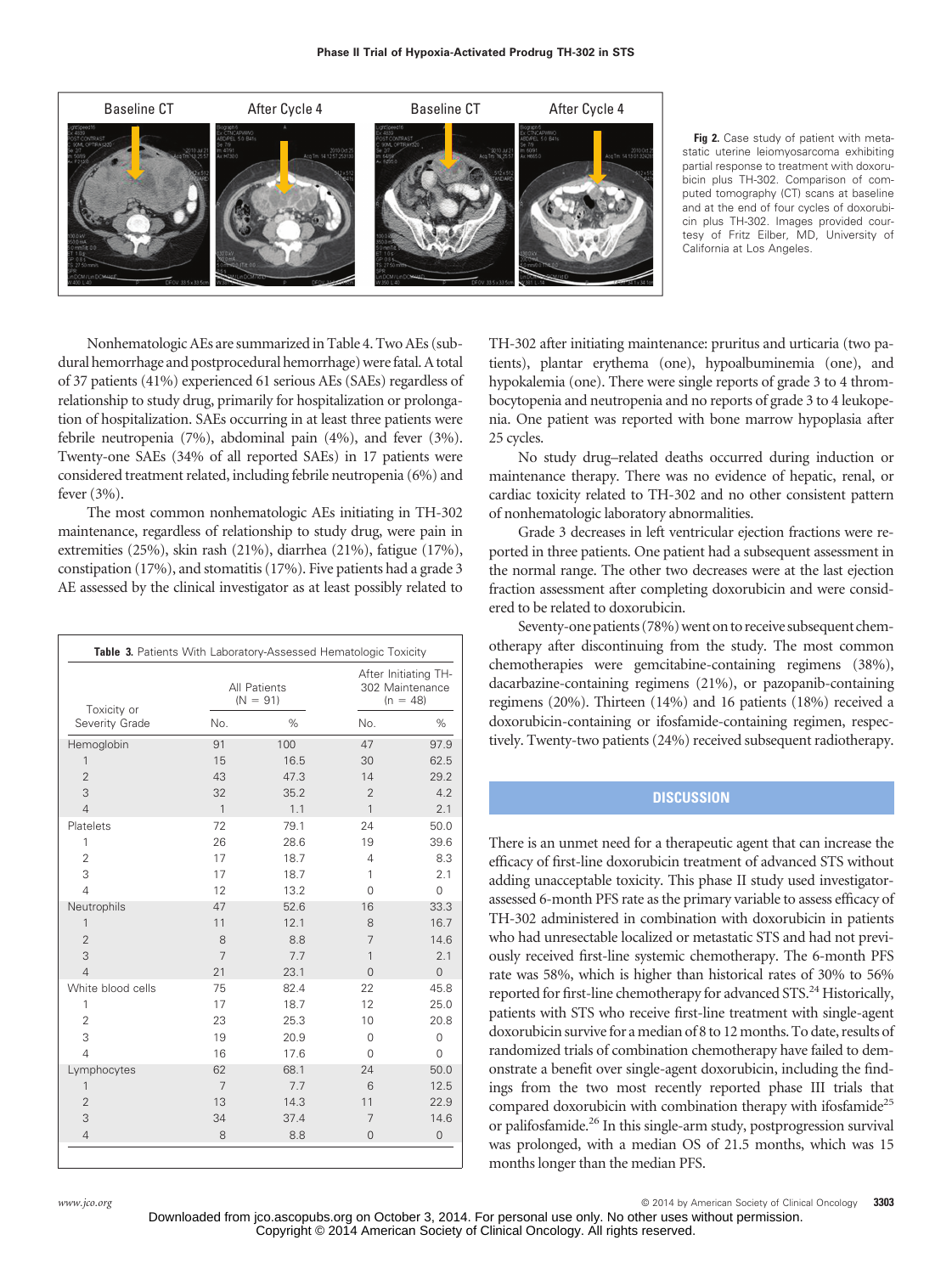|                                            |           | <b>Table 4.</b> Patients Experiencing Nonhematologic Adverse Events (incidence $\geq 10\%$ ) |                     |                            |                     |     |                     |                       |                     |     |                     |
|--------------------------------------------|-----------|----------------------------------------------------------------------------------------------|---------------------|----------------------------|---------------------|-----|---------------------|-----------------------|---------------------|-----|---------------------|
|                                            |           |                                                                                              | to Study Drug       | Regardless of Relationship |                     |     |                     | Related to Study Drug |                     |     |                     |
|                                            | Any Grade |                                                                                              | Grade 3             |                            | Grade 4             |     | Any Grade           |                       | Grade 3             |     |                     |
| Adverse Event (MedDRA preferred term)      | No.       | %                                                                                            | No.                 | %                          | No.                 | %   | No.                 | $\%$                  | No.                 | %   | Grade 4             |
| Nausea                                     | 68        | 74.7                                                                                         | $\overline{2}$      | 2.2                        | $\overline{0}$      |     | 57                  | 62.6                  | $\mathbf{1}$        | 1.1 | $\overline{0}$      |
| Fatigue                                    | 64        | 70.3                                                                                         | 11                  | 12.1                       | 0                   |     | 60                  | 65.9                  | 9                   | 9.9 | $\mathsf{O}\xspace$ |
| Alopecia                                   | 49        | 53.8                                                                                         | <b>NA</b>           |                            |                     |     | 36                  | 39.6                  | <b>NA</b>           |     |                     |
| Stomatitis                                 | 47        | 51.6                                                                                         | $\mathbf{1}$        | 1.1                        | 0                   |     | 45                  | 49.5                  | $\mathbf{1}$        | 1.1 | $\mathbf 0$         |
| Constipation                               | 42        | 46.2                                                                                         | $\overline{0}$      |                            | $\overline{0}$      |     | 22                  | 24.2                  | $\overline{0}$      |     | $\mathbf 0$         |
| Rash/erythema*                             | 41        | 45.1                                                                                         | $\overline{2}$      | 2.2                        | $\mathbf{O}$        |     | 33                  | 36.3                  | $\overline{2}$      | 2.2 | $\mathsf{O}\xspace$ |
| Anorexia                                   | 37        | 40.7                                                                                         | $\mathbf 0$         |                            | $\overline{0}$      |     | 32                  | 35.2                  | $\mathsf{O}\xspace$ |     | $\mathbf 0$         |
| Diarrhea                                   | 36        | 39.6                                                                                         | $\overline{2}$      | 2.2                        | $\mathbf{O}$        |     | 21                  | 23.1                  | $\overline{2}$      | 2.2 | $\mathsf{O}\xspace$ |
| Vomiting                                   | 35        | 38.5                                                                                         | $\mathbf{1}$        | 1.1                        | $\mathsf{O}\xspace$ |     | 28                  | 30.8                  | $\mathsf{O}\xspace$ |     | $\mathsf{O}\xspace$ |
| Hypoalbuminemia                            | 25        | 27.5                                                                                         | 5                   | 5.5                        | 0                   |     | $\overline{4}$      | 4.4                   | $\overline{2}$      | 2.2 | $\mathsf{O}\xspace$ |
| Pyrexia                                    | 24        | 26.4                                                                                         | $\mathbf{1}$        | 1.1                        | $\overline{0}$      |     | $\hbox{ }9$         | 9.9                   | $\overline{0}$      |     | $\mathsf{O}\xspace$ |
| Back pain                                  | 24        | 26.4                                                                                         | $\overline{2}$      | 2.2                        | 0                   |     | 3                   | 3.3                   | $\mathbf{O}$        |     | $\mathsf{O}\xspace$ |
| Skin hyperpigmentation                     | 22        | 24.2                                                                                         | $\mathbf 0$         |                            | $\overline{0}$      |     | 20                  | 22.0                  | $\overline{0}$      |     | $\mathbf 0$         |
| Headache                                   | 22        | 24.2                                                                                         | $\overline{2}$      | 2.2                        | $\mathbf 0$         |     | 6                   | 6.6                   | $\mathbf{1}$        | 1.1 | $\mathbf 0$         |
| Abdominal paint                            | 21        | 23.1                                                                                         | $\overline{4}$      | 4.4                        | $\mathsf{O}\xspace$ |     | 5                   | 5.5                   | $\mathsf{O}\xspace$ |     | $\mathbf 0$         |
| <b>Dizziness</b>                           | 20        | 22.0                                                                                         | $\mathbf{1}$        | 1.1                        | 0                   |     | $\overline{7}$      | 7.7                   | $\mathbf{1}$        | 1.1 | $\mathsf{O}\xspace$ |
| Cough                                      | 19        | 20.9                                                                                         | $\mathsf{O}\xspace$ |                            | $\overline{0}$      |     | $\mathbf{1}$        | 1.1                   | $\mathsf{O}\xspace$ |     | $\mathbf 0$         |
| Pain in extremity                          | 18        | 19.8                                                                                         | 4                   | 4.4                        | $\mathsf{O}\xspace$ |     | $\overline{4}$      | 4.4                   | $\mathsf{O}\xspace$ |     | $\mathsf{O}\xspace$ |
| Palmar-plantar erythrodysesthesia syndrome | 18        | 19.8                                                                                         | $\mathbf{1}$        | 1.1                        | $\mathsf{O}\xspace$ |     | 18                  | 19.8                  | $\mathbf{1}$        | 1.1 | $\mathbf 0$         |
| Decreased weight                           | 18        | 19.8                                                                                         | $\mathbf{1}$        | 1.1                        | 0                   |     | 6                   | 6.6                   | $\mathbf{1}$        | 1.1 | $\mathbf 0$         |
| Hemorrhoids                                | 17        | 18.7                                                                                         | $\mathbf 0$         |                            | $\overline{0}$      |     | $\overline{7}$      | 7.7                   | $\overline{0}$      |     | $\mathbf 0$         |
| Dysgeusia                                  | 16        | 17.6                                                                                         | $\mathsf{O}\xspace$ |                            | $\mathsf{O}\xspace$ |     | 14                  | 15.4                  | $\mathbf 0$         |     | $\mathsf{O}\xspace$ |
| Dyspnea                                    | 15        | 16.5                                                                                         | $\overline{2}$      | 2.2                        | $\mathsf{O}\xspace$ |     | $\overline{4}$      | 4.4                   | $\mathsf{O}\xspace$ |     | $\mathbf 0$         |
| Edema peripheral                           | 15        | 16.5                                                                                         | $\mathbf{1}$        | 1.1                        | 0                   |     | 3                   | 3.3                   | 0                   |     | $\mathsf{O}\xspace$ |
| Hypokalemia                                | 15        | 16.5                                                                                         | $\overline{4}$      | 4.4                        | $\mathbf{1}$        | 1.1 | 3                   | 3.3                   | $\overline{2}$      | 2.2 | $\mathsf{O}\xspace$ |
| Dysphagia                                  | 13        | 14.3                                                                                         | $\mathsf{O}\xspace$ |                            | $\overline{0}$      |     | 11                  | 12.1                  | 0                   |     | $\mathbf 0$         |
| Urinary tract infection                    | 13        | 14.3                                                                                         | $\overline{2}$      | 2.2                        | $\mathsf{O}\xspace$ |     | $\mathbf 0$         | 0.0                   | $\mathsf{O}\xspace$ |     | $\mathbf 0$         |
| Arthralgia                                 | 12        | 13.2                                                                                         | $\mathsf{O}\xspace$ |                            | $\mathbf 0$         |     | $\mathbf{1}$        | 1.1                   | $\mathsf{O}\xspace$ |     | $\mathsf{O}\xspace$ |
| Dehydration                                | 12        | 13.2                                                                                         | $\mathbf{1}$        | 1.1                        | $\overline{0}$      |     | $6\phantom{1}$      | 6.6                   | $\mathbf{1}$        | 1.1 | $\overline{0}$      |
| Hyponatremia                               | 12        | 13.2                                                                                         | 5                   | 5.5                        | $\mathbf{O}$        |     | $\overline{2}$      | 2.2                   | $\mathbf{1}$        | 1.1 | $\mathbf 0$         |
| Insomnia                                   | 12        | 13.2                                                                                         | $\mathbf 0$         |                            | $\mathsf{O}\xspace$ |     | $\mathbf{1}$        | 1.1                   | $\mathsf{O}\xspace$ |     | $\mathbf 0$         |
| Increased ALP                              | 11        | 12.1                                                                                         | $\mathbf 0$         |                            | $\mathsf{O}\xspace$ |     | $\mathbf{1}$        | 1.1                   | 0                   |     | $\mathsf{O}\xspace$ |
| Increased ALT                              | 10        | 11.0                                                                                         | $\overline{2}$      | 2.2                        | $\mathsf{O}\xspace$ |     | $\overline{2}$      | 2.2                   | $\mathsf{O}\xspace$ |     | $\mathsf{O}\xspace$ |
| Anxiety                                    | 10        | 11.0                                                                                         | $\mathbf 0$         |                            | 0                   |     | $\mathsf{O}\xspace$ | 0.0                   | 0                   |     | $\mathbf 0$         |
| Bone pain                                  | 10        | 11.0                                                                                         | $\mathbf 0$         |                            | $\mathbf 0$         |     | $\mathbf 0$         | 0.0                   | $\mathsf{O}\xspace$ |     | $\mathbf 0$         |
| Decreased appetite                         | 10        | 11.0                                                                                         | $\mathbf 0$         |                            | $\mathbf 0$         |     | 3                   | 3.3                   | $\mathbf 0$         |     | $\mathbf 0$         |
| Dyspepsia                                  | 10        | 11.0                                                                                         | $\mathbf 0$         |                            | $\overline{0}$      |     | $\overline{7}$      | 7.7                   | $\overline{0}$      |     | $\mathbf 0$         |
| Hyperglycemia                              | 10        | 11.0                                                                                         | $\overline{2}$      | 2.2                        | $\mathbf 0$         |     | $\overline{2}$      | 2.2                   | $\mathbf{1}$        | 1.1 | $\mathsf{O}\xspace$ |
| Oropharyngeal pain                         | 10        | 11.0                                                                                         | $\mathbf 0$         |                            | $\overline{0}$      |     | $\overline{7}$      | 7.7                   | $\mathsf{O}\xspace$ |     | $\mathbf 0$         |
| Peripheral sensory neuropathy              | 10        | 11.0                                                                                         | $\mathsf{O}\xspace$ |                            | $\mathbf 0$         |     | $\overline{7}$      | 7.7                   | 0                   |     | $\mathsf{O}\xspace$ |
| Upper respiratory tract infection          | 10        | 11.0                                                                                         | $\mathbf{1}$        | 1.1                        | $\mathbf{0}$        |     | $\overline{0}$      | 0.0                   | $\mathsf{O}\xspace$ |     | $\overline{0}$      |
|                                            |           |                                                                                              |                     |                            |                     |     |                     |                       |                     |     |                     |

Abbreviations: MedDRA, Medical Dictionary for Regulatory Activities; NA, not applicable.

- Includes all MedDRA preferred terms containing the words "rash" or "erythema."

†Includes all MedDRA preferred terms containing the words "abdominal pain."

Prolonged survival can be associated with lower-grade tumors. In this study, only five patients were enrolled with sarcomas generally considered to be low grade: four patients with chondrosarcoma and one patient with chordoma. All other patients met eligibility criteria excluding low-grade tumors, but no central pathology review was conducted. Subsequent therapies after discontinuing TH-302 could also have contributed to the observed prolonged survival. After discontinuing TH-302, most patients received subsequent chemotherapy; some patients received doxorubicin and/or ifosfamide. Pazopanib was recently approved for extended PFS but did not show a significant survival benefit. No other therapy has been approved as second-line therapy for non-GI stromal tumor STS.

Implementation of maintenance treatment to prolong response duration and delay disease progression in patients with STS who responded to their first-line chemotherapy regimen is being investigated with various anticancer agents.<sup>5</sup> The data from this study indicate that continued administration of TH-302 as single-agent maintenance therapy is tolerated with limited hematologic toxicity, manageable skin and mucosal toxicity, no cardiac toxicity (a concern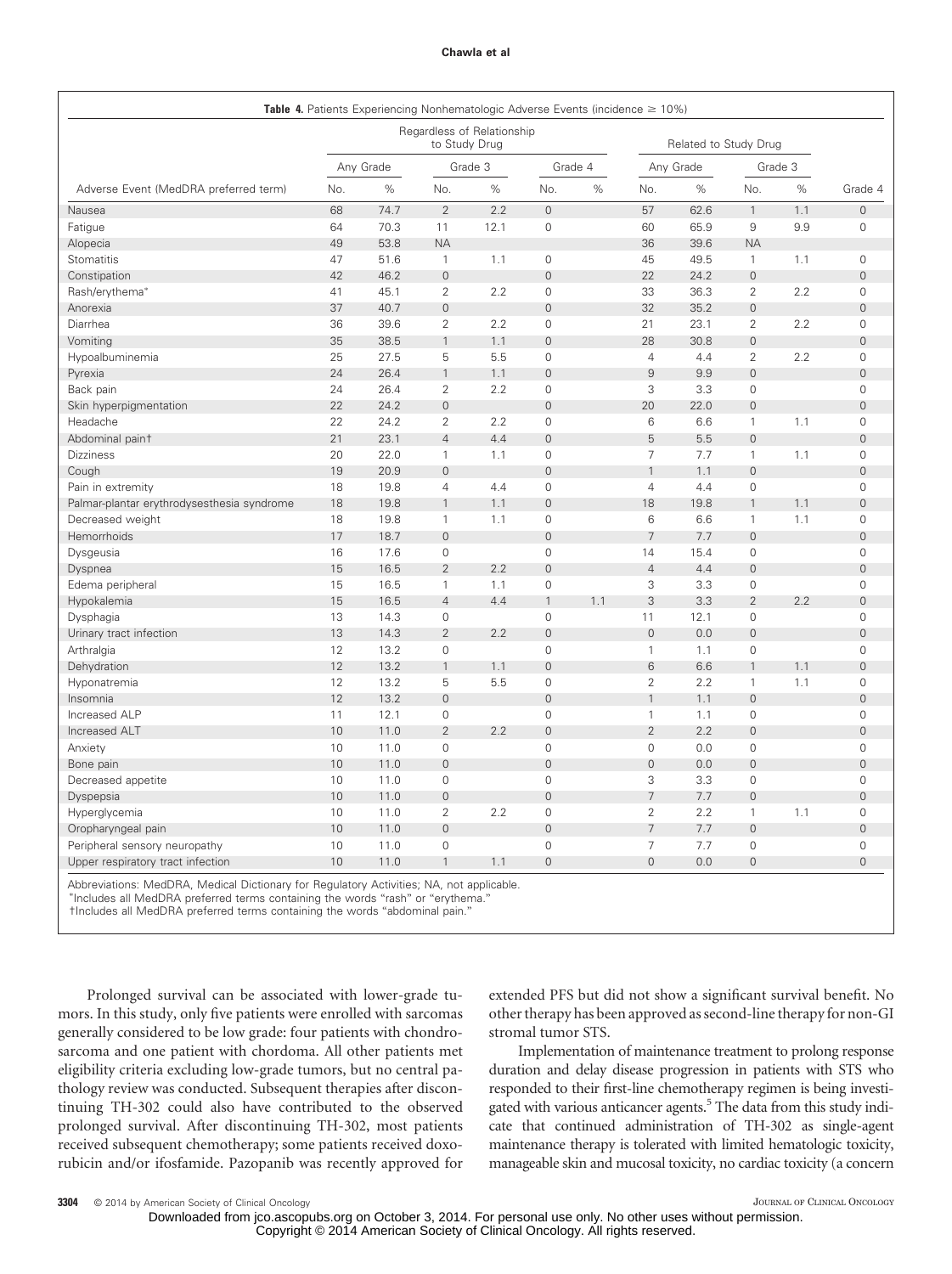with doxorubicin), and no cumulative toxicity. Improved tumor response classifications were observed in six patients during maintenance, and the median PFS after maintenance initiation was 3.7 months.

We hypothesize that therapeutic targeting of hypoxic regions of tumors may prolong survival. Hypoxic areas of tumors are believed to serve as sanctuaries for neoplastic cells by shielding them from cytotoxic effects of many conventional chemotherapies.27-29 TH-302 may suppress or eliminate cells sheltered in these hypoxic areas, such that subsequent disease progression may represent progression in nonhypoxic areas in which conventional cytotoxic salvage therapies may be more effective. Hypoxia may also influence metastatic dissemination of tumor cells from the primary site. $30$  TH-302 treatment in the maintenance setting may prevent further metastatic dissemination of cells, thereby delaying development of additional metastatic sites.

Given the association of tumor hypoxia with chemotherapy/ radiation resistance, metastasis, and poor clinical outcomes, the targeting of hypoxic tumor cells is an important and active area of cancer research. Our preliminary efficacy and safety data with a TH-302 hypoxia-targeting strategy in this phase II study supported the initiation of a randomized, controlled phase III study of doxorubicin and TH-302 in STS (NCT01440088).

## **AUTHORS' DISCLOSURES OF POTENTIAL CONFLICTS OF INTEREST**

*Although all authors completed the disclosure declaration, the following author(s) and/or an author's immediate family member(s) indicated a financial or other interest that is relevant to the subject matter under*

## **REFERENCES**

**1.** Eriksson M: Histology-driven chemotherapy of soft-tissue sarcoma. Ann Oncol 21:vii270-vii276, 2010

**2.** Van Glabbeke M, van Oosterom AT, Oosterhuis JW, et al: Prognostic factors for the outcome of chemotherapy in advanced soft tissue sarcoma: An analysis of 2,185 patients treated with anthracyclinecontaining first-line regimens—A European Organization for Research and Treatment of Cancer Soft Tissue and Bone Sarcoma Group Study. J Clin Oncol 17:150- 157, 1999

**3.** Karavasilis V, Seddon BM, Ashley S, et al: Significant clinical benefit of first-line palliative chemotherapy in advanced soft-tissue sarcoma: Retrospective analysis and identification of prognostic factors in 488 patients. Cancer 112:1585-1591, 2008

**4.** Sleijfer S, Ouali M, van Glabbeke M, et al: Prognostic and predictive factors for outcome to first-line ifosfamide-containing chemotherapy for adult patients with advanced soft tissue sarcomas: An exploratory, retrospective analysis on large series from the European Organization for Research and Treatment of Cancer-Soft Tissue and Bone Sarcoma Group (EORTC-STBSG). Eur J Cancer 46: 72-83, 2010

**5.** Riedel RF: Systemic therapy for advanced soft tissue sarcomas: Highlighting novel therapies and treatment approaches. Cancer 118:1474-1485, 2012

**6.** American Cancer Society: Cancer Facts & Figures 2008. Atlanta, GA, American Cancer Society, 2008

**7.** Lorigan P, Verweij J, Papai Z, et al: Phase III trial of two investigational schedules of ifosfamide compared with standard-dose doxorubicin in advanced or metastatic soft tissue sarcoma: A European Organisation for Research and Treatment of Cancer Soft Tissue and Bone Sarcoma Group Study. J Clin Oncol 25:3144-3150, 2007

**8.** Nielsen OS, Blay JY, Judson IR, et al: Metastatic soft tissue sarcoma in adults: Prognosis and treatment options. Am J Cancer 2:211-221, 2003

**9.** Casali PG, Blay JY, ESMO/CONTICANET/ EUROBONET Consensus Panel of experts: Soft tissue sarcomas: ESMO Clinical Practice Guidelines for diagnosis, treatment and follow-up. Ann Oncol 21:v198-v203, 2010

**10.** Kerbusch T, de Kraker J, Keizer HJ, et al: Clinical pharmacokinetics and pharmacodynamics of ifosfamide and its metabolites. Clin Pharmacokinet 40:41-62, 2001

**11.** Brizel DM, Rosner GL, Harrelson J, et al: Pretreatment oxygenation profiles of human soft tissue sarcomas. Int J Radiat Oncol Biol Phys 30: 635-642, 1994

**12.** Kaanders JH, Wijffels KI, Marres HA, et al: Pimonidazole binding and tumor vascularity predict for treatment outcome in head and neck cancer. Cancer Res 62:7066-7074, 2002

**13.** Brown JM, Wilson WR: Exploiting tumour hypoxia in cancer treatment. Nat Rev Cancer 4:437- 447, 2004

**14.** Shannon AM, Bouchier-Hayes DJ, Condron CM, et al: Tumour hypoxia, chemotherapeutic resistance and hypoxia-related therapies. Cancer Treat Rev 29:297-307, 2003

*consideration in this article. Certain relationships marked with a "U" are those for which no compensation was received; those relationships marked with a "C" were compensated. For a detailed description of the disclosure categories, or for more information about ASCO's conflict of interest policy, please refer to the Author Disclosure Declaration and the Disclosures of Potential Conflicts of Interest section in Information for Contributors.* **Employment or Leadership Position:** Stew Kroll, Threshold Pharmaceuticals (C) **Consultant or Advisory Role:** Sant P. Chawla, Amgen (C), GlaxoSmithKline (C), Threshold Pharmaceuticals (C), Berg Pharma (C); Brian A. Van Tine, EMD Serono (C) **Stock Ownership:** Stew Kroll, Threshold Pharmaceuticals **Honoraria:** Sant P. Chawla, Amgen, GlaxoSmithKline, Threshold Pharmaceuticals, Berg Pharma **Research Funding:** Sant P. Chawla, Amgen, GlaxoSmithKline, Threshold Pharmaceuticals, Berg Pharma; Lee D. Cranmer, Threshold Pharmaceuticals; Douglas R. Adkins, Threshold Pharmaceuticals **Expert Testimony:** None **Patents, Royalties, and Licenses:** None **Other Remuneration:** None

## **AUTHOR CONTRIBUTIONS**

**Conception and design:** Sant P. Chawla, Lee D. Cranmer, Stew Kroll, Kristen N. Ganjoo

**Provision of study materials or patients:** Sant P. Chawla, Lee D. Cranmer, Brian A. Van Tine, Damon R. Reed, Scott H. Okuno, James E. Butrynski, Douglas R. Adkins, Andrew E. Hendifar, Kristen N. Ganjoo **Collection and assembly of data:** Sant P. Chawla, Lee D. Cranmer, Brian A. Van Tine, Damon R. Reed, James E. Butrynski, Douglas R. Adkins, Andrew E. Hendifar, Stew Kroll, Kristen N. Ganjoo

**Data analysis and interpretation:** Sant P. Chawla, Lee D. Cranmer, Brian A. Van Tine, Damon R. Reed, Scott H. Okuno, James E. Butrynski, Douglas R. Adkins, Stew Kroll, Kristen N. Ganjoo **Manuscript writing:** All authors

**Final approval of manuscript:** All authors

**15.** Vaupel P, Höckel M, Mayer A: Detection and characterization of tumor hypoxia using pO2 histography. Antioxid Redox Signal 9:1221-1235, 2007

16. Francis P, Namløs HM, Müller C, et al: Diagnostic and prognostic gene expression signatures in 177 soft tissue sarcomas: Hypoxia-induced transcription profile signifies metastatic potential. BMC Genomics 8:73, 2007

**17.** Rajendran JG, Wilson DC, Conrad EU, et al: [(18)F]FMISO and [(18)F]FDG PET imaging in soft tissue sarcomas: Correlation of hypoxia, metabolism and VEGF expression. Eur J Nucl Med Mol Imaging 30:695-704, 2003

**18.** Nordsmark M, Alsner J, Keller J, et al: Hypoxia in human soft tissue sarcomas: Adverse impact on survival and no association with p53 mutations. Br J Cancer 84:1070-1075, 2001

**19.** Primeau AJ, Rendon A, Hedley D, et al: The distribution of the anticancer drug doxorubicin in relation to blood vessels in solid tumors. Clin Cancer Res 11:8782-8788, 2005

**20.** Meng F, Evans JW, Bhupathi D, et al: Molecular and cellular pharmacology of the hypoxiaactivated prodrug TH-302. Mol Cancer Ther 11: 740-751, 2012

**21.** Weiss GJ, Infante JR, Chiorean EG, et al: Phase 1 study of the safety, tolerability, and pharmacokinetics of TH-302, a hypoxia-activated prodrug, in patients with advanced solid malignancies. Clin Cancer Res 17:2997-3004, 2011

**22.** Ganjoo KN, Cranmer LD, Butrynski JE, et al: A phase I study of the safety and pharmacokinetics of the hypoxia-activated prodrug TH-302 in combination with doxorubicin in patients with advanced soft tissue sarcoma. Oncology 80:50-56, 2011

*www.jco.org* © 2014 by American Society of Clinical Oncology **3305**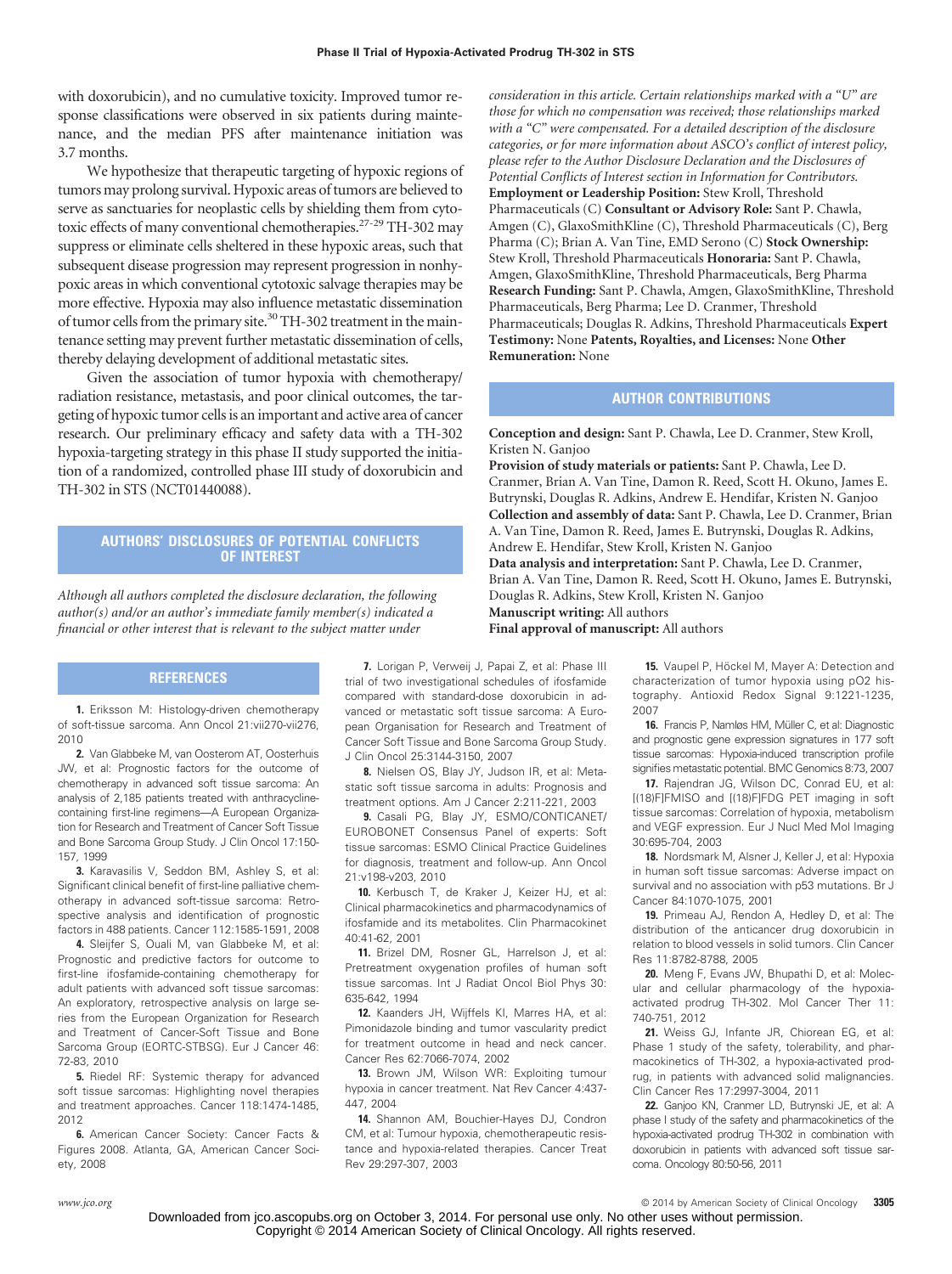23. Therasse P, Arbuck SG, Eisenhauer EA, et al: New guidelines to evaluate the response to treatment in solid tumors: European Organization for Research and Treatment of Cancer, National Cancer Institute of the United States, National Cancer Institute of Canada. J Natl Cancer Inst 92:205-216, 2000

**24.** Van Glabbeke M, Verweij J, Judson I, et al: Progression-free rate as the principal end-point for phase II trials in soft-tissue sarcomas. Eur J Cancer 38:543-549, 2002

**25.** Judson I, Verweij J, Gelderblom H, et al: Doxorubicin alone versus intensified doxorubicin plus ifosfamide for first-line treatment of advanced or metastatic soft-tissue sarcoma: A randomised

controlled phase 3 trial. Lancet Oncol 15:415-423, 2014

**26.** Ryan CW, Schoffski P, Merimsky O, et al: PICASSO 3: A phase 3 international, randomized, double-blind, placebo-controlled study of doxorubicin (dox) plus palifosfamide (pali) vs. dox plus placebo for patients (pts) in first-line for metastatic soft tissue sarcoma (mSTS). Presented at the European Cancer Congress, Amsterdam, the Netherlands, September 27-October 1, 2013 (abstr 3802)

**27.** Batchelder RM, Wilson WR, Hay MP, et al: Oxygen dependence of the cytotoxicity of the

■■■

enediyne anti-tumour antibiotic esperamicin A1. Br J Cancer 27:S52-S56, 1996

**28.** Teicher BA, Lazo JS, Sartorelli AC: Classification of antineoplastic agents by their selective toxicities toward oxygenated and hypoxic tumor cells. Cancer Res 41:73-81, 1981

**29.** Tannock I: Response of aerobic and hypoxic cells in a solid tumor to adriamycin and cyclophosphamide and interaction of the drugs with radiation. Cancer Res 42:4921-4926, 1982

**30.** Bennewith KL, Dedhar S: Targeting hypoxic tumour cells to overcome metastasis. BMC Cancer 11:504, 2011

## **GLOSSARY TERMS**

**bystander effect:** the biologically positive response observed in untreated cells when neighboring cells are treated. Because of the bystander effect, the magnitude of the therapeutic response exceeds the effect expected from direct target-cell treatment, illustrating that the treatment not only induces direct cytotoxic effects against the individual target cell but also causes the growth suppression of bystander, untreated cells via other mechanisms.

**hypoxia:** oxygen concentration below normal physiological limits in a specific tissue.

**prodrug:** a drug that is given in an inactive form and is bioactivated to a pharmacologic drug by one or more metabolic processes.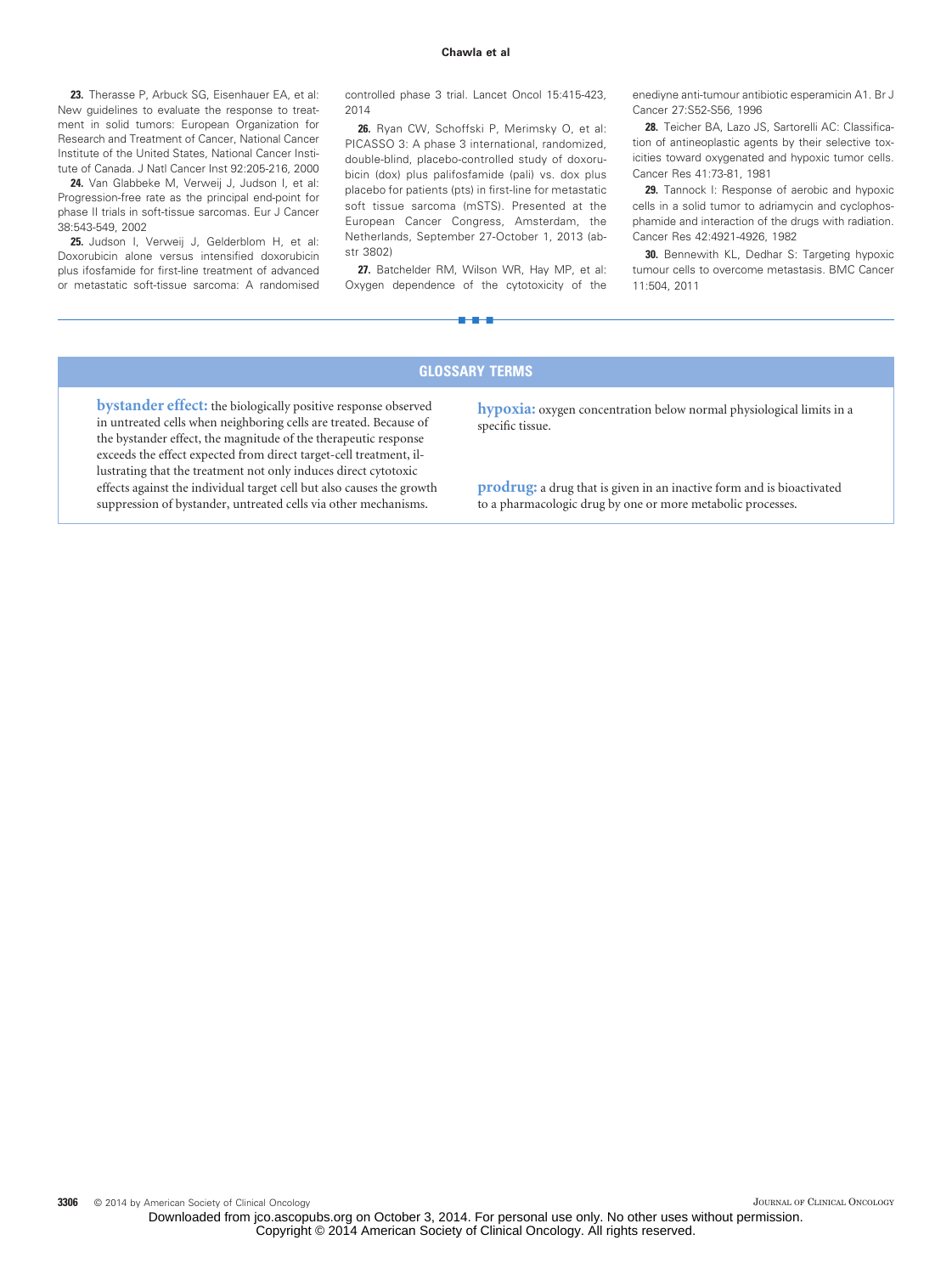# *Appendix*

# *Complete Eligibility Criteria*

*Inclusion criteria.* Patients who met the following criteria were eligible for the study. Each patient must:

- 1. Be at least 18 years of age
- 2. Have the ability to understand the purposes and risks of the study and must have signed a written informed consent form approved by the investigator's institutional review board
- 3. Have a pathologically confirmed diagnosis of soft tissue sarcoma of one of the following subtypes:
	- a. Synovial sarcoma
		- b. High-grade fibrosarcoma
		- c. Unclassified, undifferentiated sarcoma
		- d. Liposarcoma
		- e. Leiomyosarcoma (excluding GI soft tissue sarcoma)
		- f. Angiosarcoma (excluding Kaposi's sarcoma)
		- g. Pleomorphic sarcoma/malignant fibrous histiocytoma
- 4. Have locally advanced unresectable or metastatic disease with no standard curative therapy available and be a patient for whom treatment with single-agent doxorubicin is considered appropriate; patients in the dose escalation cohorts must have progressed since their most recent systemic therapy
- 5. Have recovered from reversible toxicities of prior therapy
- 6. Have evaluable disease by RECIST ( $\geq$  one target or nontarget lesion for phase I;  $\geq$  one target lesion for phase II)
- 7. Have an Eastern Cooperative Oncology Group performance status of 0 or 1
- 8. Have a life expectancy of  $\geq$  3 months
- 9. Have acceptable liver function with the following parameters:
	- a. Bilirubin  $\leq 1.5 \times$  upper limit of normal (ULN)
	- b. ALT and  $AST \leq 2.5 \times ULN$
- 10. Have acceptable renal function with the following parameter:
	- a. Serum creatinine  $\leq$  ULN
- 11. Have acceptable hematologic status (without hematologic support) with the following parameters:
	- a. Absolute neutrophil count  $(ANC) \ge 1,500/μL$
	- b. Platelet count  $\geq 100,000/\mu L$
	- c. Hemoglobin  $\geq 9.0$  g/dL
- 12. Have acceptable cardiac function with the following parameters:
	- a. Normal 12-lead electrocardiogram (clinically insignificant abnormalities were permitted)
	- b. Left ventricular ejection fraction normal by multigated radionuclide angiography or echocardiogram
- 13. Have a urinalysis with no clinically significant abnormalities
- 14. Have had a negative serum pregnancy test (for all women with childbearing potential) and have agreed to use effective means of contraception (surgical sterilization or the use of barrier contraception with either a condom or diaphragm in conjunction with spermicidal gel or an intrauterine device with their partner from entry onto the study through 6 months after the last dose)

*Exclusion criteria.* Patients who met any of the following criteria were excluded from the study. Each patient must:

- 1. Have had prior therapy of the following type:
	- a. Phase I: prior treatment with more than two myelosuppressive cytotoxic chemotherapy regimens
	- b. Phase II: prior systemic therapy for advanced disease (neoadjuvant and adjuvant therapy were permitted)
	- 2. Have low-grade tumors according to standard grading systems (eg, American Joint Committee on Cancer grade 1 or 2)
- 3. Have had prior therapy with ifosfamide or cyclophosphamide
- 4. Have had prior therapy with an anthracycline or anthracenedione
- 5. Have had prior mediastinal and/or cardiac radiotherapy
- 6. Currently be using drugs with known cardiotoxicity or known interactions with doxorubicin (see product label)
- 7. Have had anticancer treatment with radiation therapy, chemotherapy, targeted therapies (eg, erlotinib, lapatinib), immunotherapy, hormones, or other antitumor therapies within 4 weeks before study entry (6 weeks for nitrosoureas or mitomycin)
- 8. Have had significant cardiac dysfunction of at least one of the following types:
	- a. Any history of congestive heart failure
	- b. Any history of transmural myocardial infarction
	- c. Uncontrolled arrhythmias within the past 6 months
	- d. Angina pectoris requiring antianginal medication within the past 6 months
	- e. Clinically significant valvular heart disease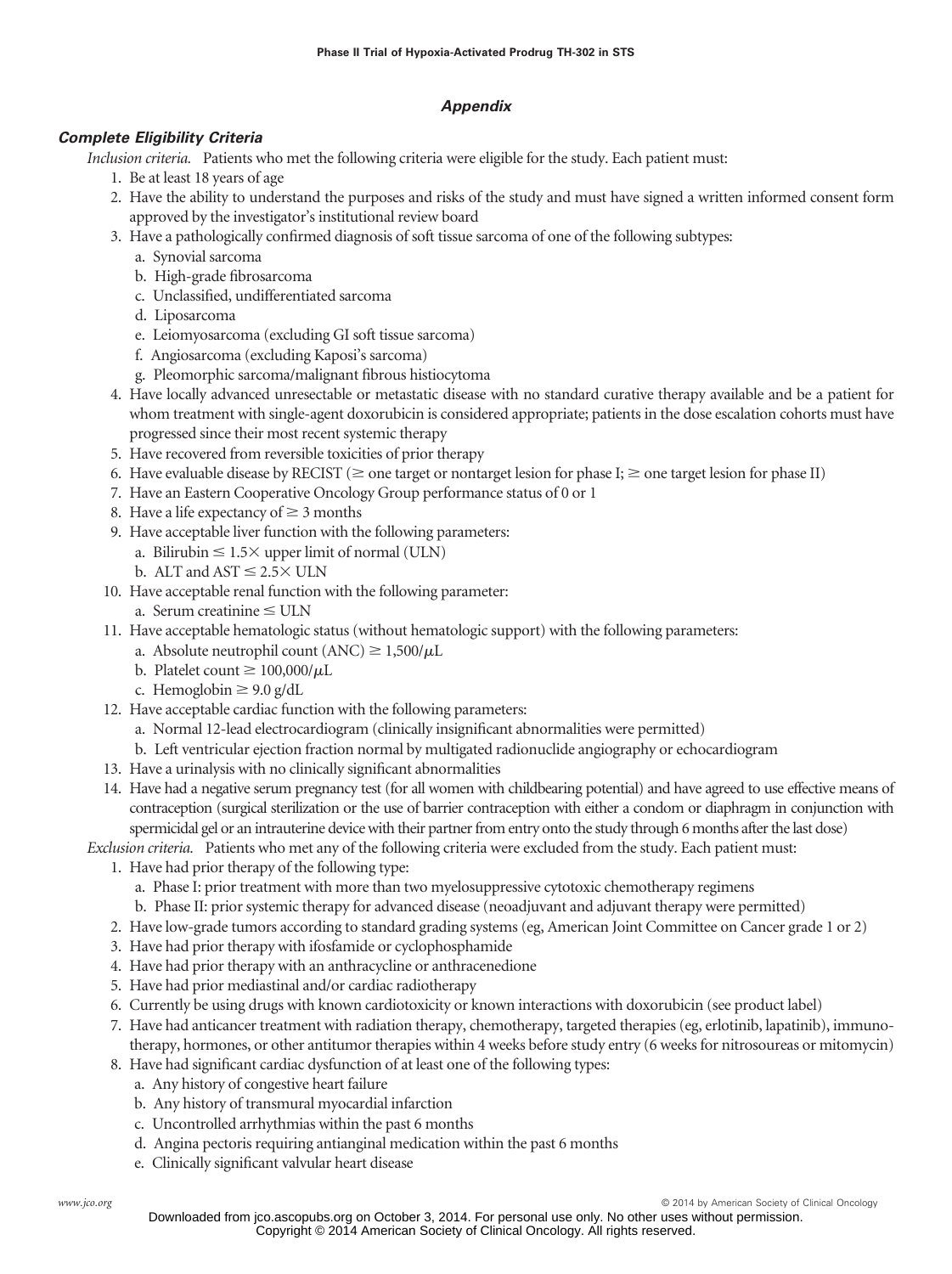- f. Poorly controlled hypertension within the last 6 months
- 9. Have had seizure disorders requiring anticonvulsant therapy
- 10. Have known brain metastases (unless previously treated and well controlled for a period of  $\geq$  3 months)
- 11. Have had previously treated malignancies, except for adequately treated nonmelanoma skin cancer, in situ cancer, or other cancer from which the patient has been disease-free for at least 5 years
- 12. Have had severe chronic obstructive or other pulmonary disease with hypoxemia (required supplementary oxygen or had symptoms resulting from hypoxemia or oxygen saturation  $<$  90% by pulse oximetry after a 2-minute walk) or, in the opinion of the investigator, any physiologic state likely to cause normal tissue hypoxia
- 13. Have had major surgery, other than diagnostic surgery, within 4 weeks before day 1 without complete recovery
- 14. Have active, uncontrolled bacterial, viral, or fungal infections requiring systemic therapy
- 15. Have had prior therapy with a hypoxic cytotoxin
- 16. Have participated in an investigational drug or device study within 28 days before study entry
- 17. Have a known active infection with HIV, hepatitis B, or hepatitis C
- 18. Have exhibited allergic reactions to a structural compound, biologic agent, or formulation (containing solutol and/or propylene glycol) similar to TH-302
- 19. Be pregnant or breast-feeding (females)
- 20. Have a concomitant disease or condition that could interfere with the conduct of the study or that would have, in the opinion of the investigator, posed an unacceptable risk to the patient in this study
- 21. Be unwilling or unable to comply with the study protocol for any reason

# *Dose Modifications*

Blood for CBC and serum creatinine was drawn within 5 days of cycle 1 day 1, within 3 days before day 1 of subsequent cycles, and within 1 day of dosing on day 8 of all cycles.

Dose modification rules were followed for all hematologic, liver, and renal toxicities regardless of causality and for any other toxicity that was not clearly related to disease progression, intercurrent illness, concomitant medications, or other nondrug intervention. • If a patient required more than two dose reductions for toxicity, he or she discontinued from the study • Any patient who missed more than one cycle ( $>$  3 weeks of day 1 of a cycle) for treatment-related toxicity discontinued from the study

# *TH-302 Plus Doxorubicin Dose Modifications*

If day 1 of a cycle for either drug was withheld, the whole cycle was delayed. If day 8 was withheld, the dose was skipped rather than delayed.

If study drug was held at day 1 of any cycle, counts were repeated weekly, and therapy was reinstituted when the ANC was  $\geq 1,500/\mu L$ and platelets were  $\geq 100,000/\mu L$ .

For febrile neutropenia, defined as ANC less than  $500/\mu$ L and temperature  $\geq 38.2^{\circ}C(100.8^{\circ}F)$ , doxorubicin was reduced 25%, and TH-302 was reduced one dose level in all subsequent cycles.

| <b>Table A1.</b> Doxorubicin Dose Modifications for Hematologic Toxicity |        |                                       |                                               |  |  |
|--------------------------------------------------------------------------|--------|---------------------------------------|-----------------------------------------------|--|--|
| Nadir ANC (per microliter)                                               |        | Nadir Platelet Count (per microliter) | % of Full Dose After Recovery to Grade 0 to 1 |  |  |
| $< 500*$                                                                 | And/or | $< 50.000*$                           |                                               |  |  |
| Abbreviation: ANC absolute neutrophil count                              |        |                                       |                                               |  |  |

Abbreviation: ANC, absolute neutrophil count.<br>\*ANC must be ≥ 1,500/µL and platelet count ≥ 100,000/µL to continue dosing.

|                      |        |                            | % of Full Dose for Any Cycle |       |  |
|----------------------|--------|----------------------------|------------------------------|-------|--|
| ANC (per microliter) |        | Platelets (per microliter) | Day 1                        | Day 8 |  |
| $\geq 1,500$         | And    | $\geq 100.000$             | 100                          | 100   |  |
| 500-1,499            | And/or | 50,000-99,999              | Hold                         | 100   |  |
| < 500                | And/or | < 50,000                   | Hold                         | Hold  |  |

© 2014 by American Society of Clinical Oncology JOURNAL OF CLINICAL ONCOLOGY